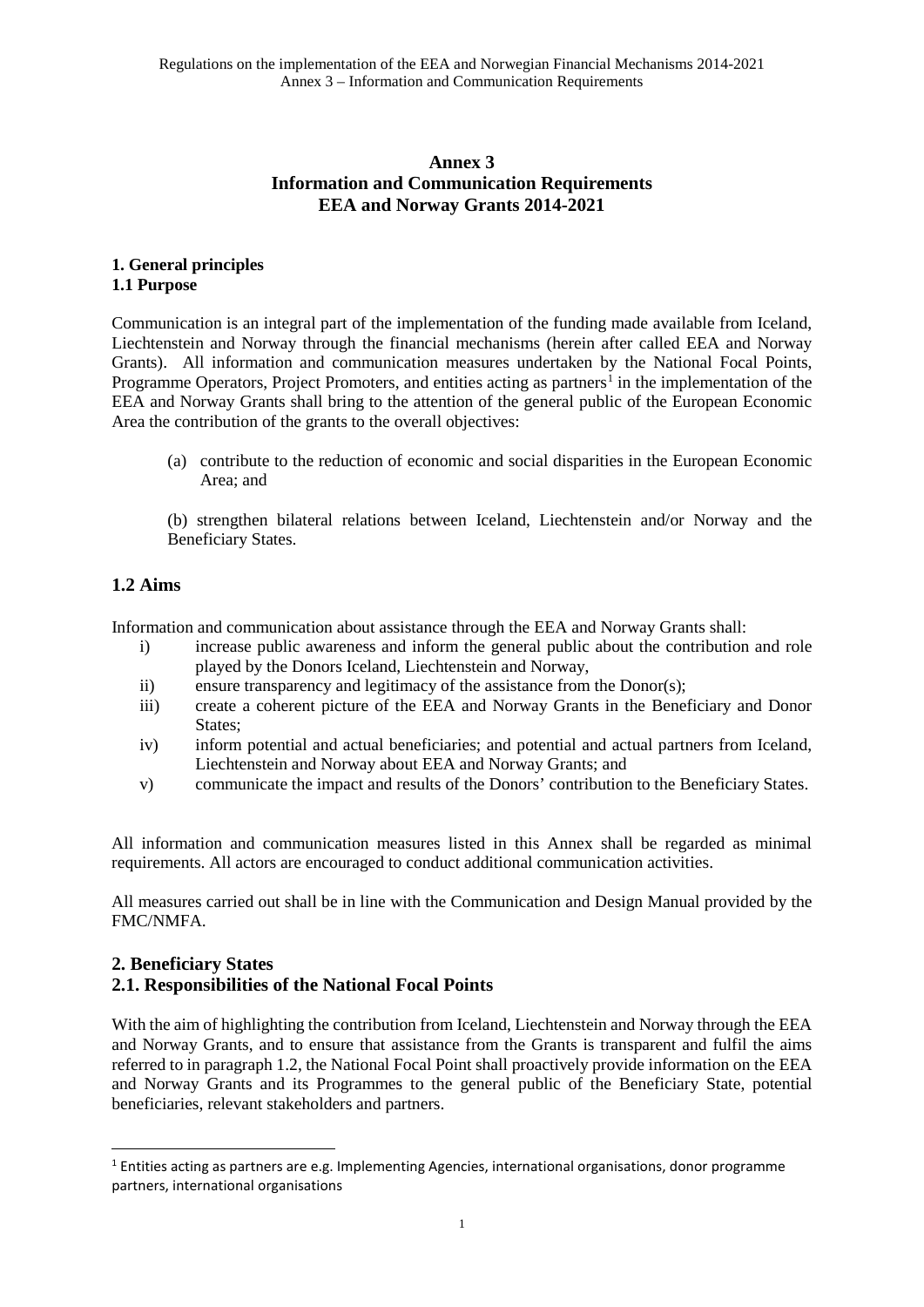The National Focal Point shall ensure that Programme Operators fulfil their information and communication obligations, paragraph 3 of Article 3.2 of the Regulation.

The National Focal Point shall designate one person to be responsible for information and communication who shall coordinate the implementation of the information and communication activities in the Beneficiary State, paragraph 2(d) of Article 3.2 of the Regulation. This person shall support and act as a coordinator for the Programme Operators information and communication activities and facilitate a network for the Programme Operators' information and communication activities and assist in making the results visible.

The designated person shall cooperate with Donor Embassies and the Joint Committee for Bilateral Funds, and coordinate communication on bilateral cooperation within and outside of the Programmes.

### **2.1.1 Develop and implement a Communication Strategy**

With reference to paragraph 2(a) of Article 3.2 of the Regulation, the National Focal Point shall develop a Communication Strategy with the aim of creating awareness of the existence, the objectives, the possibilities for and actual bilateral cooperation with entities in Iceland, Liechtenstein and Norway, the implementation, results and the overall impact of the EEA and Norway Grants in the Beneficiary State.

A SWOT analysis, evaluate strengths, weaknesses, opportunities and threats, and suggested mitigation efforts shall be the point of departure for the Strategy. Beneficiary states with a contribution of 100 million Euros or more from the EEA and Norway Grants shall consider to undertake a baseline study.

The Communication Strategy shall include at least the following:

- (a) a description of the objectives of the communication and the target groups, including Programme Operators, potential and actual beneficiaries, general public, potential and actual partner entities from Iceland, Liechtenstein and Norway;
- (b) the strategy, means and content of the information and communication measures, having regard to the added value and impact of assistance from Iceland, Liechtenstein and Norway at national, regional and local levels, and within the supported sectors;
- (c) at least three major information activities on progress and impact, such as a seminar or a conference with stakeholders, a press conference or press event, including;

i. a major launching event publicising the assistance from the Donor(s) through the EEA and Norway Grants, presenting the objectives of the Grants, the programme areas and the possibilities for support and encouraging cooperation with entities in Iceland, Liechtenstein and/or Norway; and

ii. a major closing event publicising the results, achievements and impact made possible through the support from the Donor(s), including the bilateral cooperation with entities in Iceland, Liechtenstein and/or Norway and sustainability of the cooperation with the Donor State(s).

- (d) a web strategy that includes a dedicated website and the use of relevant social media;
- (e) information on the administrative departments or bodies responsible for implementation of the information and communication measures, including a contact person;
- (f) a plan for how the information and communication measures are to be evaluated in terms of visibility and awareness of the EEA and Norway Grants, the objectives and impact, supported Programmes and of the role played by Iceland, Liechtenstein and/or Norway.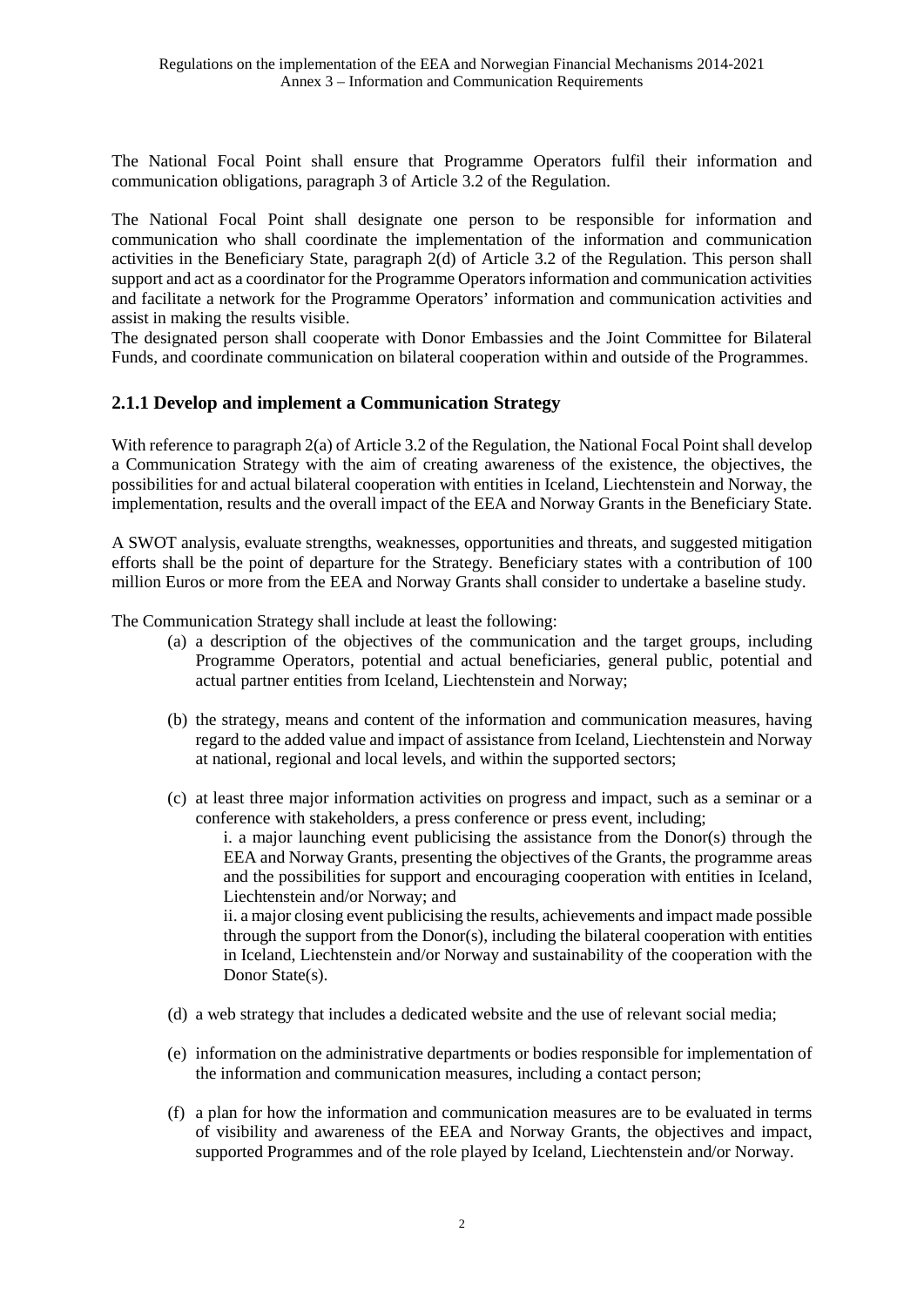# **2.1.2 Review of the Communication Strategy**

The National Focal Point shall submit the Communication Strategy to the FMC/NMFA within six months of the date of last signature of the Memorandum of Understanding.

In the absence of comments made by the FMC/NMFA within two months of the receipt of the Communication Strategy, the strategy shall be deemed to be accepted. If the FMC/NMFA sends comments within two months of receipt of the Communication Strategy, the National Focal Point shall within one month send a revised Communication Strategy to the FMC/NMFA.

In the absence of further comments by the FMC/NMFA within one month of submission of a revised Communication Strategy, the plan shall be deemed to be accepted.

The National Focal Point shall commence information and communication activities, where relevant, even in the absence of the final version of the Communication Strategy.

The need to amend the Communication Strategy shall be assessed as new Programmes are approved and in the Strategic Report. The amended Communication Strategy shall be submitted to the FMC/NMFA for comments.

# **2.1.3 Implementation and monitoring of the Communication Strategy**

The National Focal Point shall ensure that the information and communication measures are implemented in accordance with the Communication Strategy and that they aim to reach the widest possible audience, including key stakeholders at the appropriate territorial levels.

The implementation of the Communication Strategy and activity plan, as described in the Communication and Design Manual, shall be submitted to the FMC/NMFA with the Strategic Report.

Organisers of information events such as conferences, seminars, fairs and exhibitions in connection with the implementation of the EEA and Norway Grants, its Programmes and Projects, shall make explicit and visible the support of Iceland, Liechtenstein and Norway through the EEA and Norway **Grants** 

The National Focal Point shall inform the FMC/NMFA in advance of any major information activities in order to provide the FMC/NMFA the opportunity of participating.

#### **2.1.4 Web requirements**

Each Beneficiary State shall acquire the addresses www.eeagrants.[country specification] and www.norwaygrants.[country specification], and direct it to a dedicated website with information on the EEA and Norway Grants. These domain names shall be the standard URL for EEA and Norway Grants web pages on Beneficiary State levels, and shall be used for promotional purposes. The address www.norwaygrants.[country specification] is not required of Beneficiary States receiving support from the EEA Grants only.

The National Focal Point shall decide whether to collate information on the programmes they are responsible for on one website, or if each Programme has their own dedicated web presence. A joint website for all Programmes is strongly encouraged. If there is a joint website for all the Programmes, the National Focal Point must make sure sufficient resources are allocated to regularly update the webpages on all Programmes in the Beneficiary country's language(s) and English. The National Focal Point shall assist the Programme Operators in defining a Programme name or abbreviation for the web, based on the approved programme name in the Programme Agreement. It must be adapted for and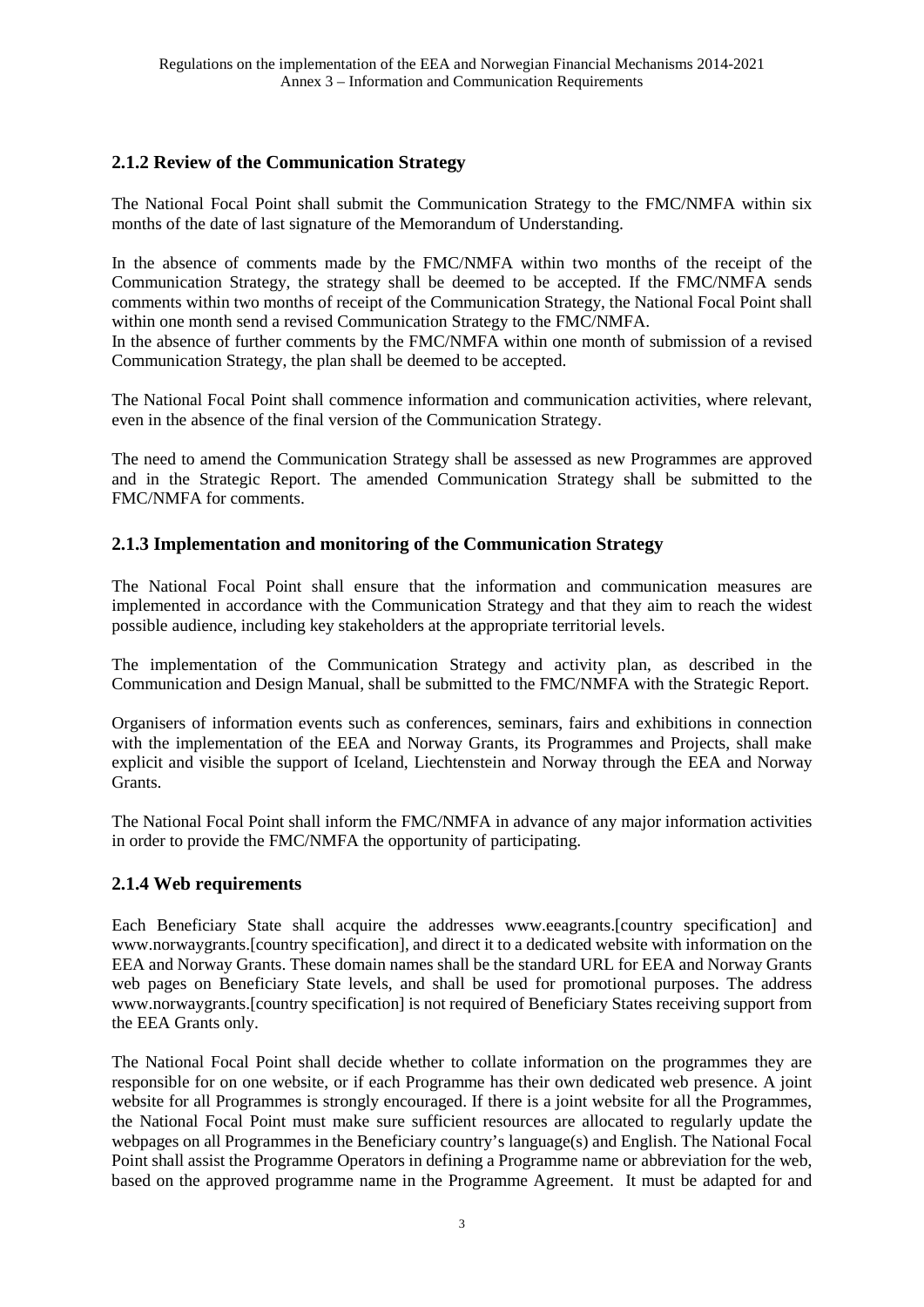easily applicable on the web and redirect the appropriate URL, www.eeagrants.[country specification]/[adapted Programme name], or alternatively www.norwaygrants.[country specification]/[adapted Programme name], to the Programme website/webpage.

All entities involved in the implementation of the EEA and Norway Grants should include information about the Grants, Donors and relevant links to find further information on their organisation's website. To ensure consistency and context, all websites shall provide links to results and impact from previous support funded by Iceland, Liechtenstein and Norway through the EEA and Norway Grants.

The National Focal Point shall ensure that the dedicated website complies with responsive web design and the Web Content Accessibility Guidelines for the visually impaired.

To ensure that information is accessible to Donor(s), Donor Partner(s), International Organisations and the general public from outside the Beneficiary State, the dedicated website shall be regularly updated in the language(s) of the Beneficiary State and in English, and include the following:

- (i) information on the overall objectives of the EEA and Norway Grants, the Donors and the EEA agreement;
- (ii) information on bilateral cooperation with Iceland, Liechtenstein and/or Norway, including involvement of Donor Programme Partners;
- (iii) information on all programmes;
- (iv) information on results and impact of the support from the EEA and Norway Grants;
- (v) a visible link to alert suspicion of mismanagement of funds;
- (vi) an overview of open calls under the Programmes, including an overview of the estimated launch of calls in advance;
- (vii) relevant documents, including Strategic Reports and minutes from Annual meetings;
- (viii) links to all Programme websites/webpages;
- (ix) a link to the website of the EEA and Norway Grants [link];
- (x) links to websites of other relevant institutions;
- (xi) contact information and information on a dedicated press contact; and
- (xii) relevant photos and videos.

### **2.2 PROGRAMME OPERATORS[2](#page-3-0)**

#### **2.2.1. Responsibilities of the Programme Operator**

With the aim of highlighting the assistance from Iceland, Liechtenstein and Norway through the EEA and Norway Grants and of ensuring that assistance from the Grants is transparent and fulfil the aims referred to in paragraph 1.2, the Programme Operator shall provide information on the Programme and the EEA and Norway Grants to the general public of the Beneficiary State, potential beneficiaries, relevant stakeholders and partners. The Programme Operator shall develop and implement the Communication Plan as described below.

The Programme Operator shall on an annual basis report to the National Focal Point on information and communication obligations. The Programme Operator shall ensure that Project Promoters fulfil their information and communication obligations, referred to in paragraph 3 of Article 3.3 of the Regulation.

<span id="page-3-0"></span><sup>&</sup>lt;sup>2</sup> Any entity that has the overall responsibility to implement a programme, e.g. Fund Operators of the NGO Programmes, implementing agencies selected/appointed by the Beneficiary State  $\overline{a}$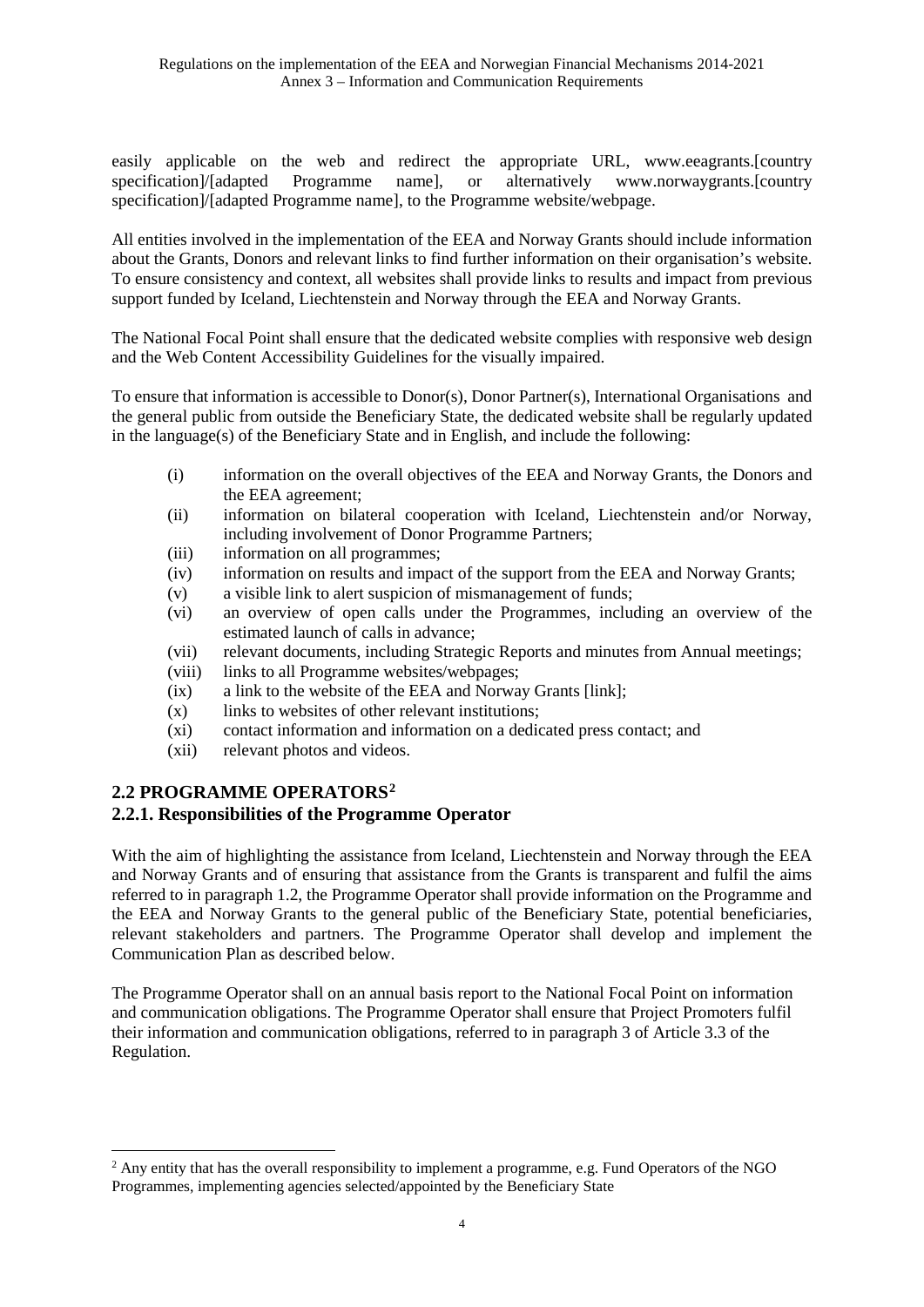Communication activities shall be coordinated with the National Focal Point and Donor Embassies when applicable. Programme Operators shall take part in the National Focal Point's communication network as described in 2.1. in this Annex.

### **2.2.2. Preparation of the Communication Plan**

Each Programme Operator shall include a Communication Plan with the draft Programme Agreement.

The Communication Plan shall aim to create awareness of the existence, the objectives, the possibilities for and actual bilateral cooperation with entities in Iceland, Liechtenstein and/or Norway, the implementation, results and the overall impact of support from the Donors through the programme. The Communication Plan shall include at least the following:

- (a) a description of the objectives of the communication and the target groups, including potential and actual beneficiaries, potential and actual partner entities from Iceland, Liechtenstein and/or Norway;
- (b) the strategy and content of the information and communication measures, including an activity list, communication tools and timeframe, having regard to the added value and impact of the EEA and Norway Grants' assistance at national, regional and local levels, and within the supported sector(s);
- (c) information on at least two major information activities on progress, results and impact of the programme and the Donors' contribution, such as a seminar or a conference with stakeholders, a press conference or press event;
- (d) information on a website/webpage dedicated to the Programme regularly updated in the language(s) of the Beneficiary State and in English;
- (e) information on the administrative departments or bodies responsible for implementation of the information and communication measures, including a contact person; and
- (f) an indication of how the information and communication measures are to be evaluated in terms of visibility and awareness of the Programme, the EEA and Norway Grants, their objectives and impact, and the role of Iceland, Liechtenstein and Norway.

#### **2.2.3. Implementation of the Communication Plan**

The Programme Operator shall ensure that the information and communication measures are implemented in accordance with the Communication Plan and that they aim to reach the widest possible audience, including key stakeholders at the appropriate territorial level(s).

The Programme Operator shall provide potential beneficiaries with clear and detailed information on at least the following:

- i) the calls for proposals;
- ii) the conditions of eligibility to be met in order to qualify for financing under the Programme and each open call;
- iii) a description of the procedures for examining applications for funding and of the time periods involved;
- iv) the criteria for selecting the projects to be financed;
- v) the selection procedures and decision-making structure;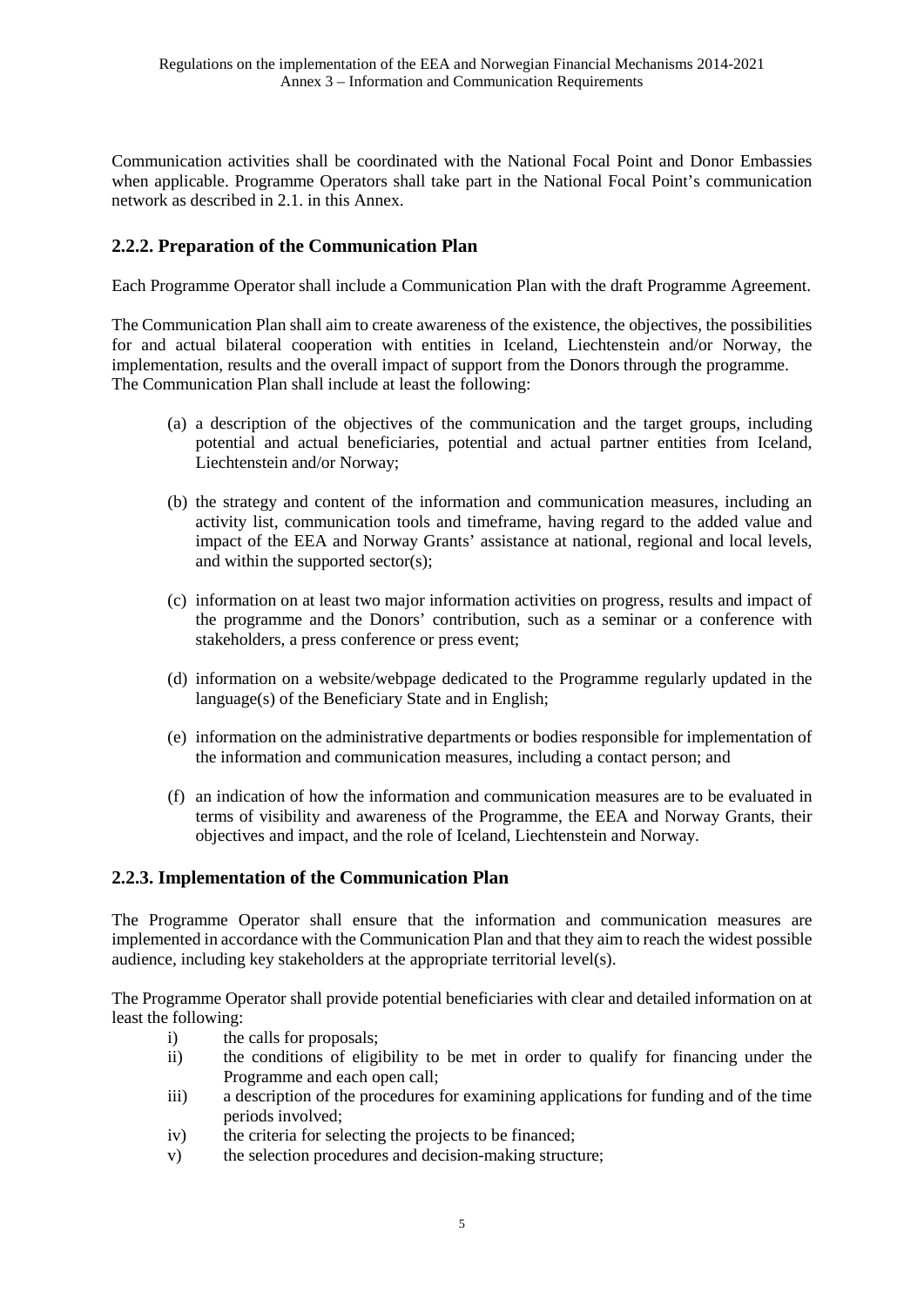- vi) the objective of and possibilities for networking and bilateral cooperation with entities from Iceland, Liechtenstein and/or Norway;
- vii) the contacts at national, regional or local level who can provide information on the Programme and available funding; and
- viii) that acceptance of funding is also an acceptance of disclosure of summary project information and contact details.

In accordance with national laws and practices, the Programme Operator shall involve relevant entities that can widely disseminate the information listed above in information and communication measures and inform the public in order increase awareness of the Donors' support through EEA and Norway Grants, its achievements and results, and bilateral cooperation taking place under the Grants.

Such entities include:

- i) national, regional and local authorities;
- ii) national, regional and local media;
- iii) Embassies and other representatives of Iceland, Liechtenstein and/or Norway;
- iv) development agencies;
- v) trade, professional and business associations;
- vi) economic and social partners;
- vii) non-governmental organisations;
- viii) educational institutions; and/or
- ix) information centres on Europe.

The Programme Operator shall inform the FMC/NMFA of any open calls and forward the open call documents in English at the latest two weeks before they are launched, in order for this information to be published on the website of the EEA and Norway Grants [link].

Organisers of information events such as conferences, seminars, fairs and exhibitions in connection with implementation of the EEA and Norway Grants, its Programmes and projects shall make explicit and visible the support of Iceland, Liechtenstein and Norway through the EEA and Norway Grants.

The Programme Operator shall inform the FMC/NMFA and the NFP in advance of any major information activities in order for the FMC/NMFA and the NFP to participate.

#### **2.2.4 Web requirements**

The National Focal Point, as referred to in paragraph 2.1.4, shall decide whether to collate information on all programmes on one website, or if each Programme has their own separate web presence. If the Programmes are to have their own separate web presence, the Programme Operator shall either create a dedicated webpage as a part of their organisation's website or a stand-alone separate website. The Programme Operator shall get assistance from the National Focal Point in defining a Programme name or abbreviation, adapted for and easily applicable on the web and redirect the appropriate URL, www.eeagrants. [country specification]/[adapted Programme name], or alternatively www.eeagrants.[country specification]/[adapted Programme name], or alternatively www.norwaygrants.[country specification]/[adapted Programme name], to the Programme website/webpage.

The website/webpage shall comply with responsive web design and the Web Content Accessibility Guidelines for the visually impaired and include the following information in the language(s) of the Beneficiary State and in English:

- i) information on the Programme, the EEA and Norway Grants and the Donor(s);
- ii) an overview of open calls, including documents pertaining to the open calls;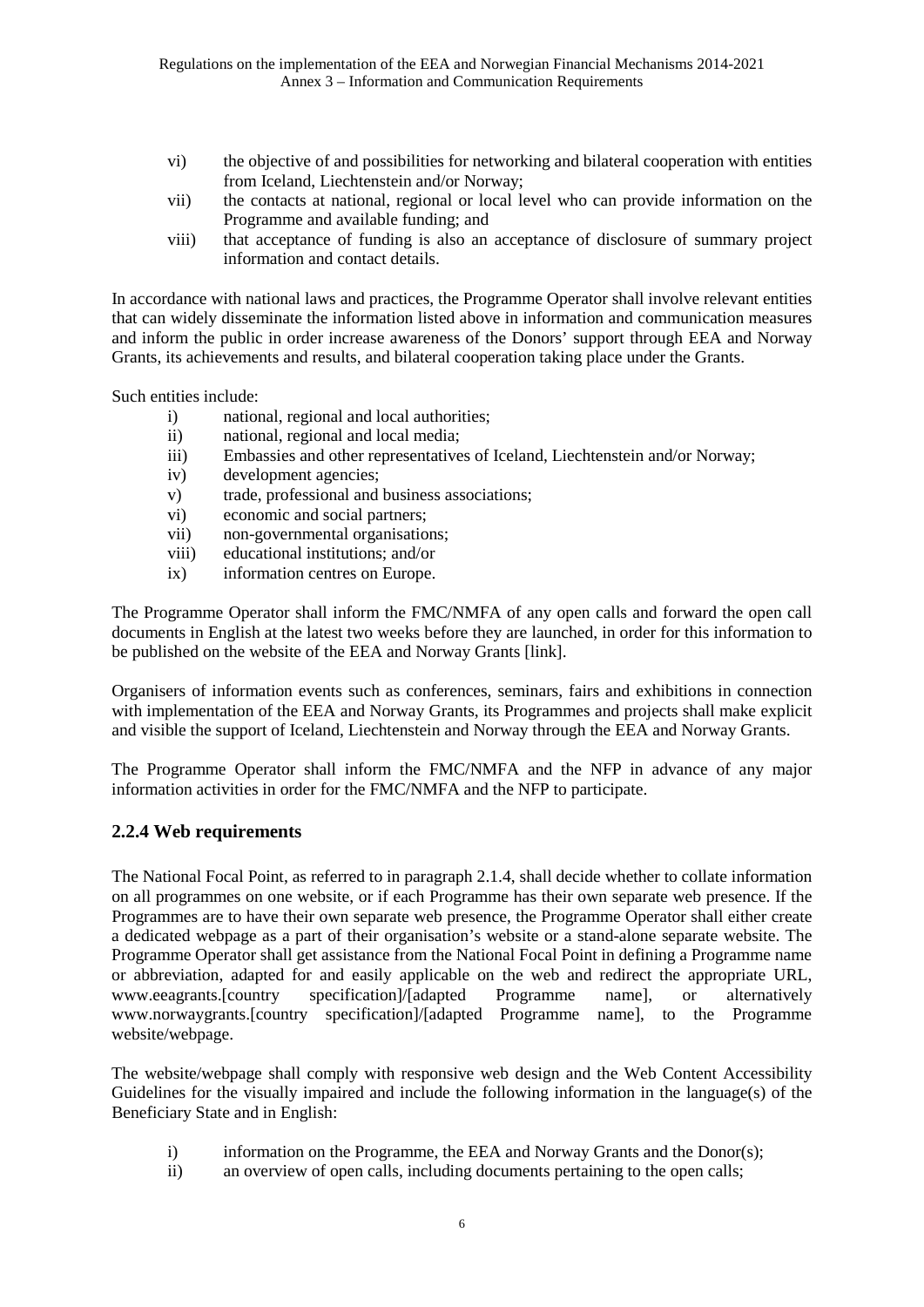- iii) information on selection criteria, procedures and deadlines;
- iv) information on all funded projects, including contact information, a description of the projects and their duration, the amount of funding allocated to the projects and information on cooperation with entities in Iceland, Liechtenstein and/or Norway;
- v) information on impact, achievements and results from the Programme and support from the EEA and Norway Grants;
- vi) relevant documents, including the annual programme reports and the final programme report;
- vii) a link to the website of the EEA and Norway Grants [link];
- viii) a link to the website of the EEA and Norway Grants in the Beneficiary State;
- ix) links to websites of Donor Programme Partners and other relevant institutions;
- x) contact information; and
- xi) if possible a donor partner search database.

All entities involved in the Programme implementation of the EEA and Norway Grants should include information about the Grants and relevant links to find further information on their organisation's website, regardless of whether the Programme's web presence is a part of their organisation's website or a stand-alone separate website. To ensure consistency and context, all websites/webpages shall provide links to results and impact from previous assistance from the EEA and Norway Grants funded by Iceland, Liechtenstein and Norway.

# **2.3. PROJECT PROMOTERS**

#### **2.3.1. Responsibilities of the Project Promoter**

With the aim of highlighting the assistance from Iceland, Liechtenstein and/or Norway through the EEA and Norway Grants and of ensuring that assistance from the Grants is transparent and fulfil the aims referred to in paragraph 1.2., the Project Promoter and Project Partners shall provide information on the project to the widest possible audience at the appropriate national, regional and/or local levels, including relevant stakeholders. The Project Promoter shall develop and implement the Communication Plan as described below. The Project Promoter shall report to the Programme Operator on information and communication obligations.

#### **2.3.2. Preparation of the Communication Plan**

Potential beneficiaries shall include a Communication Plan in their project application, with the aim of creating awareness of the existence, the objectives, any bilateral cooperation with entities in Iceland, Liechtenstein and/or Norway, the implementation, results and the impact of support from the EEA and Norway Grants to the project, in accordance with paragraph 3 of Article 3.3 of the Regulation.

The Communication Plan shall include at least the following:

- (a) the aims and target groups, including stakeholders on national, regional and/or local levels and the general public;
- (b) the strategy and content of the information and communication measures, including activities, communication tools and timeframe, having regard to the added value and impact of the EEA and Norway Grants' funding;
- (c) at least three information activities on progress, achievements and results in the project, such as a seminar or a conference with stakeholders, a press conference or press event, including a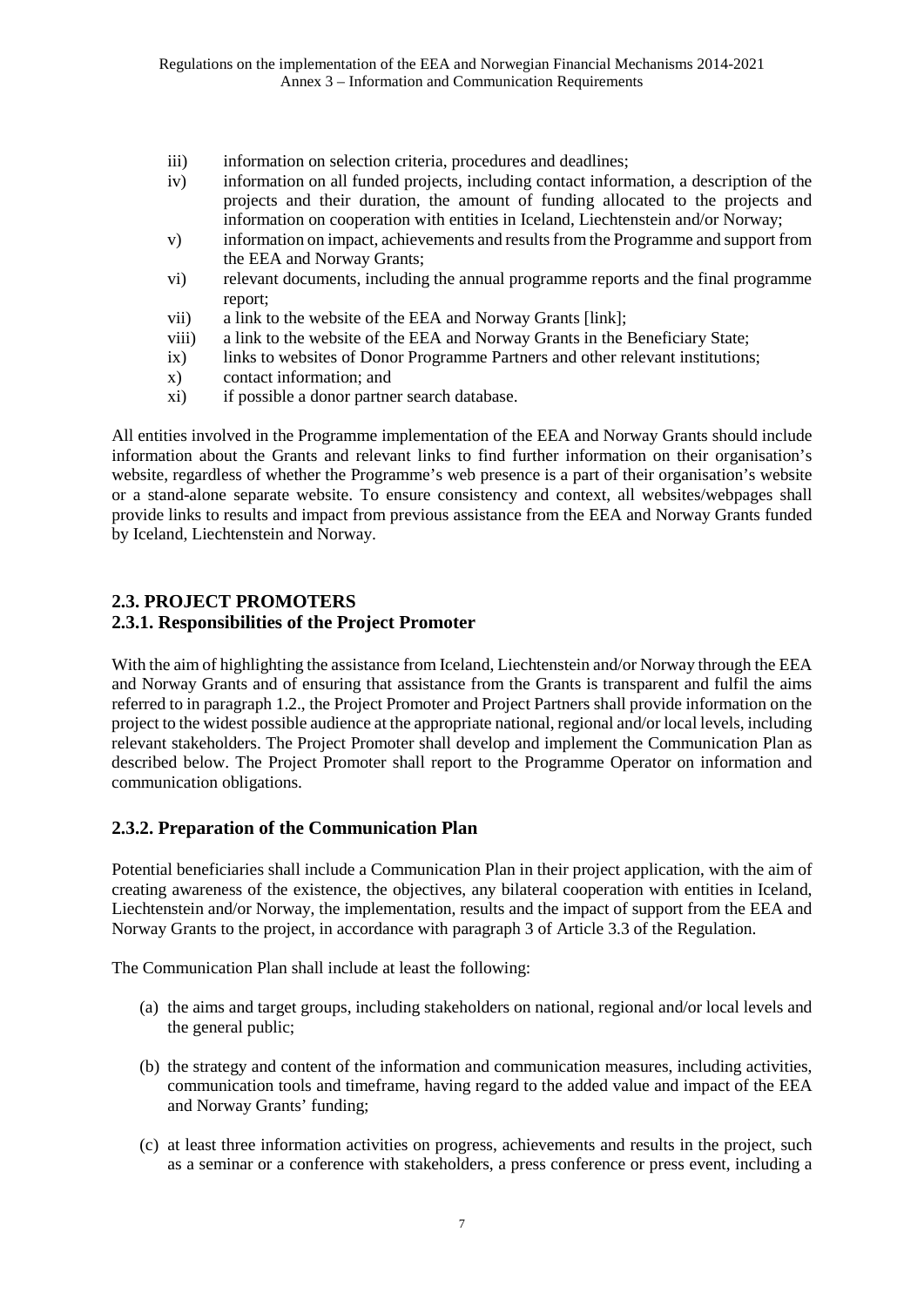launch activity and/or a closing activity for the project. For projects whose grant size is less than  $\epsilon$ 500,000, two information activities are sufficient and can be of smaller scale;

(d) measures for making information on the project available on the web, either through a dedicated website or through a dedicated webpage on the organisation's existing website with linking between the pages. The information of the project must be regularly updated in the language(s) of the Beneficiary State.

All projects receiving a minimum of  $\epsilon$  150,000 support from the EEA and Norway Grants and/or having a Donor Project Partner shall be required to have a dedicated project website with information in English as well as the national language;

- (e) information on the web shall include information about the project, its progress, achievements and results, the cooperation with entities in Iceland, Liechtenstein and/or Norway, relevant photos, contact information and a clear reference to the Programme and the EEA and Norway Grants;
- (f) information on the administrative departments or bodies responsible for implementation of the information and communication measures, including a contact person;
- (g) an indication of how the information and communication measures are to be evaluated in terms of visibility and awareness of the project and the EEA and Norway Grants, their objectives and impact, and the role of Iceland, Liechtenstein and/or Norway;

#### **2.3.3. Implementation of the Communication Plan**

The Project Promoter shall ensure that the information and communication measures are implemented in accordance with the Communication Plan and that they aim to reach the widest possible audience, including key stakeholders at the appropriate territorial level(s).

Organisers of information events such as conferences, seminars, fairs and exhibitions in connection with implementation of the EEA and Norway Grants, its Programmes and projects shall undertake to make explicit and visible the support of Iceland, Liechtenstein and/or Norway through the EEA and Norway Grants.

The Project Promoter shall, during the implementation of the project, put up a billboard at the site of each operation in line with requirements of the Communication and Design Manual and which fulfils the following conditions:

- (a) the total public contribution to the operation exceeds  $\epsilon$  50,000;
- (b) the operation consists in the financing of a physical object, infrastructure or of construction operations.

The Project Promoter shall replace the billboard with a permanent commemorative plaque that is visible, of significant size and in line with the Communication and Design Manual no later than six months after completion of the project.

The Project Promoter shall ensure that those taking part in the project have been informed of the funding from the relevant Programme and the Donor State(s) through the EEA and Norway Grants.